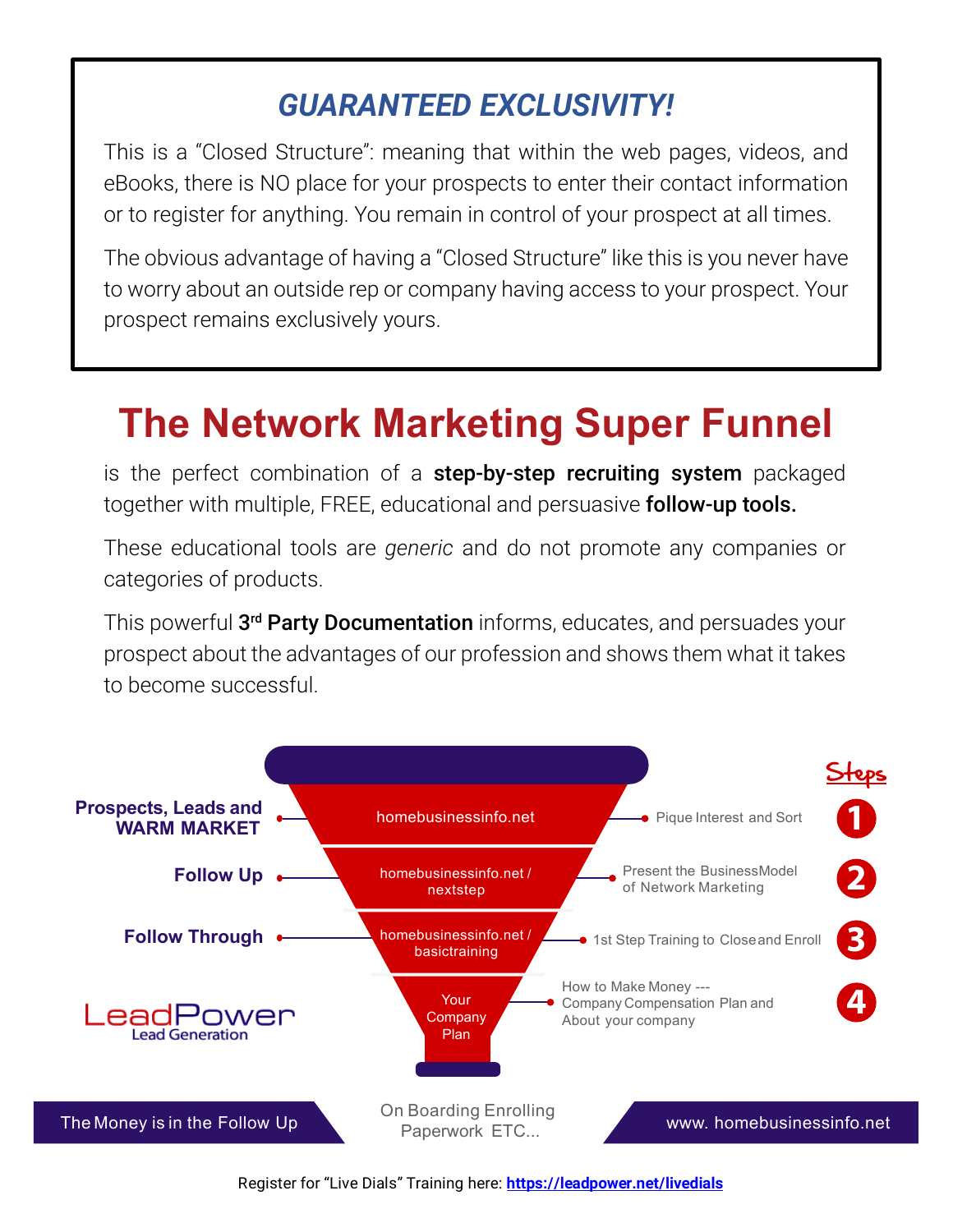

### **STEP 1**

### **GAIN THEIR INTEREST AND ATTENTION. THEN SORT.**

After your first conversation with prospects who simply want more information, you can send them to this site.

#### **[www.homebusinessinfo.net](https://www.homebusinessinfo.net)**

here, they will see a short video overview of the main benefits of protecting themselves and their families by starting a home-based business. They then have the opportunity to download the **1st FREE eBook** that delivers very compelling reasons for taking this seriously, and working with you.

The sorting process becomes much easier when you call back after this first step. You will know whether or not they took action, and who responded well to the information they received. For those who read the eBook, you'll be speaking with someone who now has a much better understanding of what's in it for them. This makes for a very productive conversation.

# **STEP2**

### **PRESENT THE BUSINESS MODEL**

Once you have a prospect who is receptive to the advantages of having a home-based business, you must now present the business model to them. Rather than going into a lengthy explanation, you can provide your prospect with a 21 minute video overview of the main advantages and benefits that network marketing offers compared to older, traditional business models.

**<https://homebusinessinfo.net/nextstep>**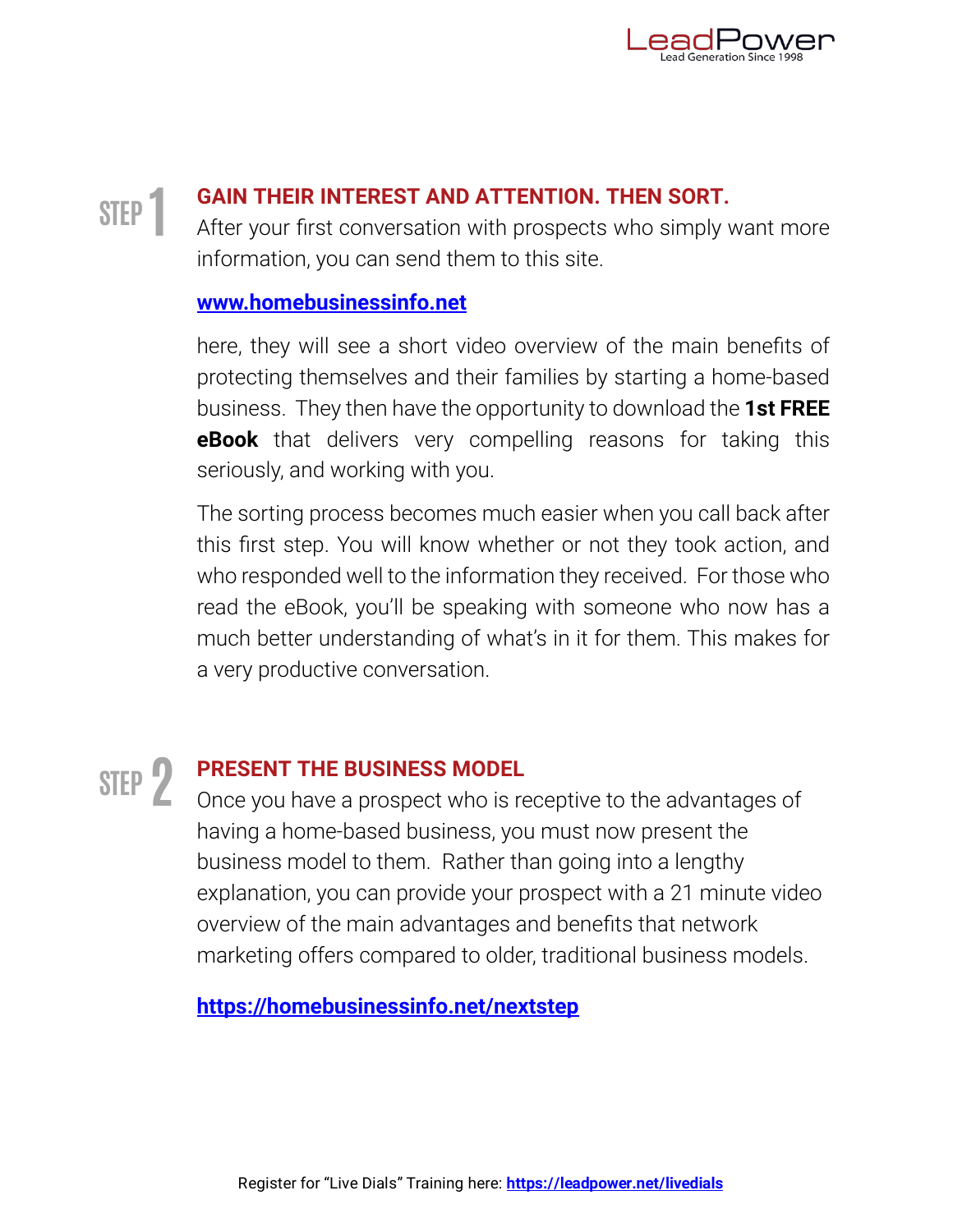

### **STEP3**

### **BASIC TRAINING. THEN CLOSE AND ENROLL**

After watching the 21 minute video describing what makes the network marketing business model superior to others, your prospect may continue on to the next step. Here they will gain a solid understanding of what will be expected of them. They'll be able to watch a short video and then also download their **2 nd eBook.** At this point, they'll be able to judge for themselves whether or not they have what it takes to become successful in our profession. Anyone who watches the video and reads the short, simple basic training book has the potential of becoming a very productive and profitable rep because they'll already know what to do.

#### **<https://homebusinessinfo.net/basictraining>**

You simply need to call them back, answer any lingering questions, close the deal, and enroll your new rep.

**STEP4**

### **PROVIDE DETAILS ABOUT YOUR COMPANY AND PRODUCTS**

Now that you've enrolled a new rep, you need to provide the specific details about your company's compensation plan and product information to them. You'll usually be able to rely on your company's training materials at this point. You can plug them into the calls, online meetings, social media pages, and whatever else your company provides to help new reps to feel welcome and to become successful.